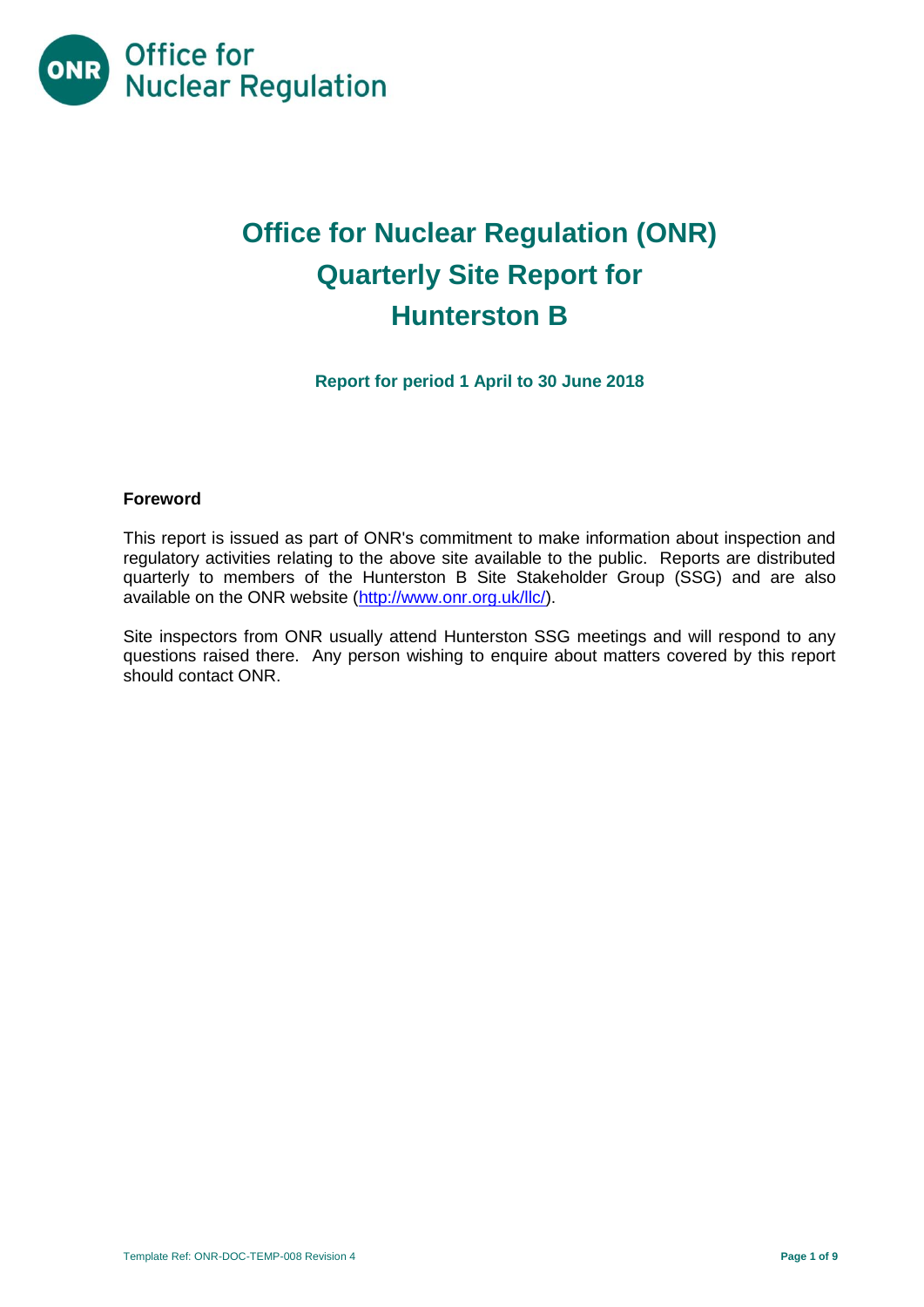## **TABLE OF CONTENTS**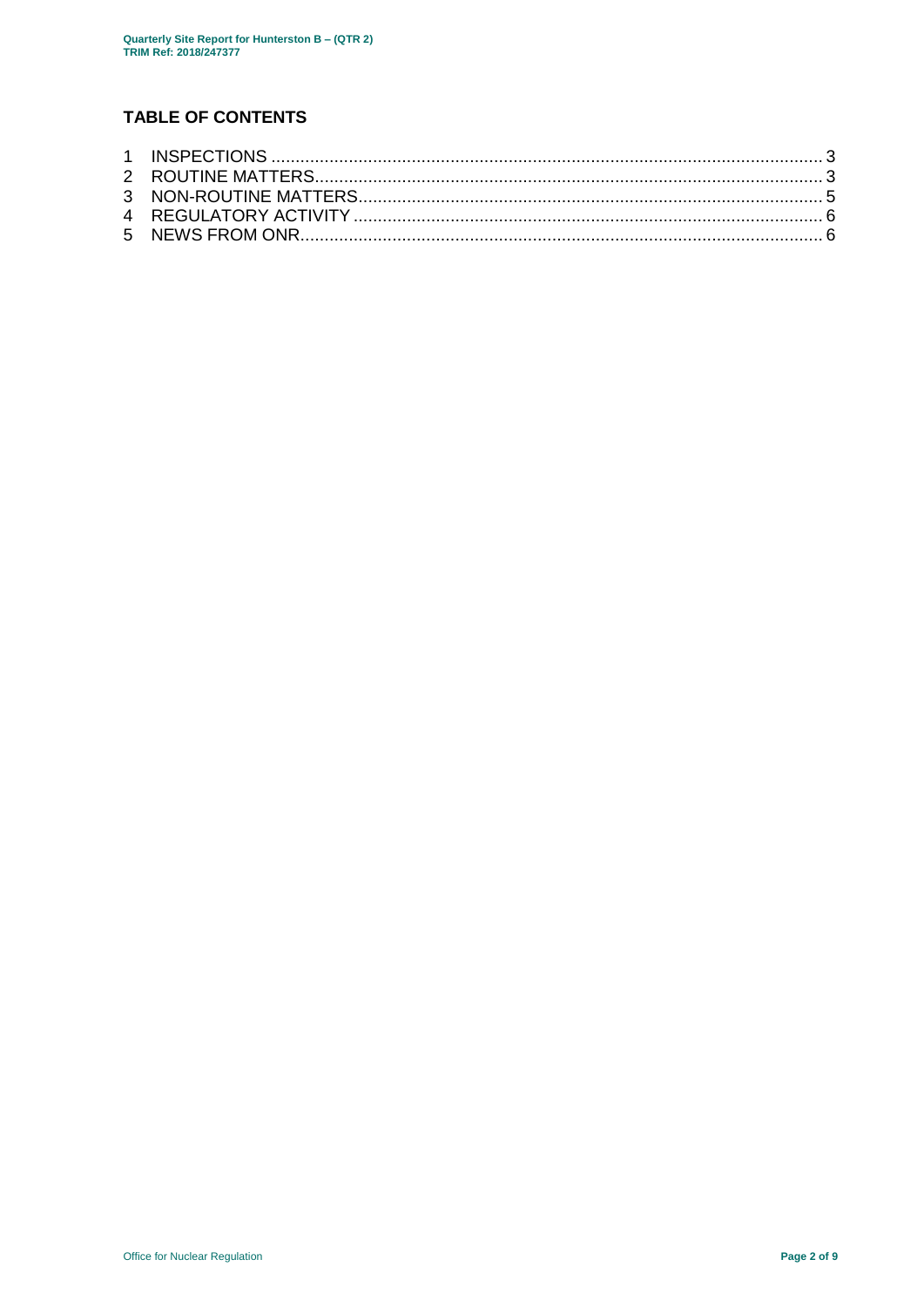## <span id="page-2-0"></span>**1 INSPECTIONS**

## **1.1 Dates of inspection**

- 1. The ONR nominated site inspector made inspections, supported where appropriate by specialist inspectors, on the following dates during the quarter:
	- **23 26 April 2018**
	- $15 16$  May 2018
	- $\blacksquare$  22 23 May 2018
	- **31 May 2018**
	- $\blacksquare$  7 June 2018
	- $12 14$  June 2018
	- $\Box$  25 June 2018
- 2. ONR's civil nuclear security inspectors, supported where appropriate by specialist inspectors, undertake quarterly inspections at Hunterston B. The security inspections carried out during this quarter were undertaken on:
	- $15 16$  May 2018
	- $13 14$  June 2018

## <span id="page-2-1"></span>**2 ROUTINE MATTERS**

## **2.1 Inspections**

- 3. Inspections are undertaken as part of the process for monitoring compliance with:
	- The conditions attached by ONR to the nuclear site licence granted under the Nuclear Installations Act 1965 (NIA65) (as amended);
	- The Energy Act 2013:
	- The Health and Safety at Work Act 1974 etc. (HSWA74); and
	- Regulations made under HSWA74, for example the Ionising Radiations Regulations 2017 (IRR17) and the Management of Health and Safety at Work Regulations 1999 (MHSWR99).
	- The Fire (Scotland) Act 2005
	- The Nuclear Industries Security Regulations (NISR) 2003
- 4. The inspections entail monitoring the licensee's actions on the site in relation to incidents, operations, maintenance, projects, modifications, safety case changes and any other matters that may affect safety. The licensee is required to make and implement adequate arrangements under the conditions attached to the licence in order to ensure legal compliance. Inspections seek to judge both the adequacy of these arrangements and their implementation.
- 5. In this period, routine inspections of Hunterston B covered the following:
	- $\blacksquare$  Licence condition  $6$  Documents, records, authorities and certificates
	- $\blacksquare$  Licence condition 16 Site plans, designs and specifications
	- Licence condition 22 Modification or experiment on existing plant
	- The Nuclear Industries Security Regulations (NISR) 2003
	- **Fire safety**
- 6. In general, ONR judged the arrangements made and implemented by the site in response to safety requirements to be adequate. However, where improvements were considered necessary, the licensee made satisfactory commitments to address the issues, and the site inspector will monitor progress during future visits. Where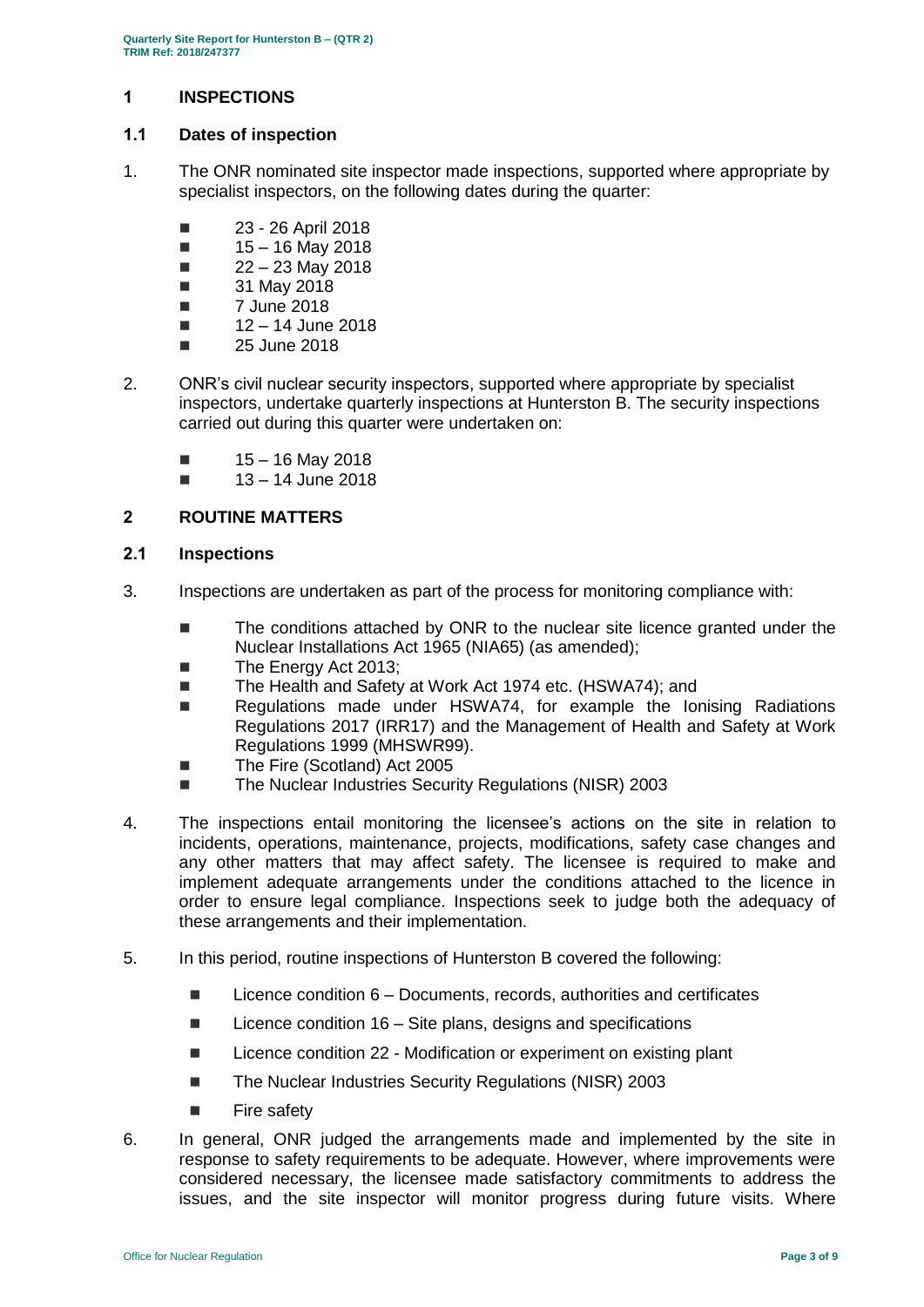necessary, ONR will take formal regulatory enforcement action to ensure that appropriate remedial measures are implemented to reasonably practicable timescales.

- 7. Licence condition 6 On the 22 May the Site Inspector carried out an unannounced inspection against the requirements for documents, records, authorities and certificates. The inspection found that there is a good knowledge of the required procedures and evidence was provided to demonstrate that procedures are followed. Whilst the inspection found that there is a need to review the site record retention schedule to ensure that it identifies all records required to be retained under the site licence, there were no findings that could significantly undermine nuclear safety. A rating of Green (no formal action) was assigned.
- 8. Licence condition 16 On the 25 April the Site Inspector carried out an inspection against the requirements for site plans, designs and specifications. The inspection identified that whilst revisions are being made to the site plan, there is a lack of clarity on the responsibility for providing oversight of these changes and for providing revised versions of the plan to the ONR. A recommendation was made to address this matter, which will be tracked through to completion by ONR. There were no findings that could significantly undermine nuclear safety and a rating of Green (no formal action) was assigned.
- 9. Licence condition 22 On the 24 and 26 April the Site Inspector carried out an inspection against the requirements for modifications or experiments on existing plant. The inspector judged that the governance and management oversight applied to modifications to plant were meeting relevant good practice. Modifications to fuel route plant and the application of the urgent and temporary modifications procedure were also being carried out correctly. The inspection did identify that the quality of selfaudits applied to plant modifications should be improved. ONR will monitor the close out of this issue through normal regulatory business. There were no findings that could significantly undermine nuclear safety and a rating of Green (no formal action) was assigned.
- 10. The Nuclear Industries Security Regulations (NISR) 2003 On the 13 June the site demonstrated its security contingency arrangements to ONR. Specialist ONR Security Inspectors judged that the site produced a strong performance in all aspects of the response to a security initiated scenario. Whilst some learning points and recommendations were made a rating of Green (no formal action) was assigned.
- 11. In addition to our routine compliance inspections based on the conditions attached to the nuclear site licence, ONR inspectors also inspect operating reactors against safety related systems. Each site has a safety case that demonstrates how it operates safely. For advanced gas cooled reactors, each of approximately thirty key systems are inspected against the claims made upon them by the safety case. The aim is to systematically inspect all the significant safety related systems within a five-year cycle (six per year). ONR believes that this will provide more robust assurance of the site's safe operation and how the safety case is being implemented.
	- A system based inspection (SBI) on the Data Processing System (DPS) and Automatic Control System (ACS) was carried out on the 15 and 16 May by two specialist control and instrumentation (C&I) and human factors inspectors. A number of areas of good practice were identified that included the proactive use of the simulator to verify new or amended operating instructions and operator interface equipment before being installed on plant. Some areas for improvement were identified including a need for maintenance and test instructions to fully test the safety functions of the DPS and ACS and for living safety documents to unambiguously identify the safety functions required of those systems. Recommendations have been made to address these matters which will be tracked through to completion by ONR. Overall, the inspectors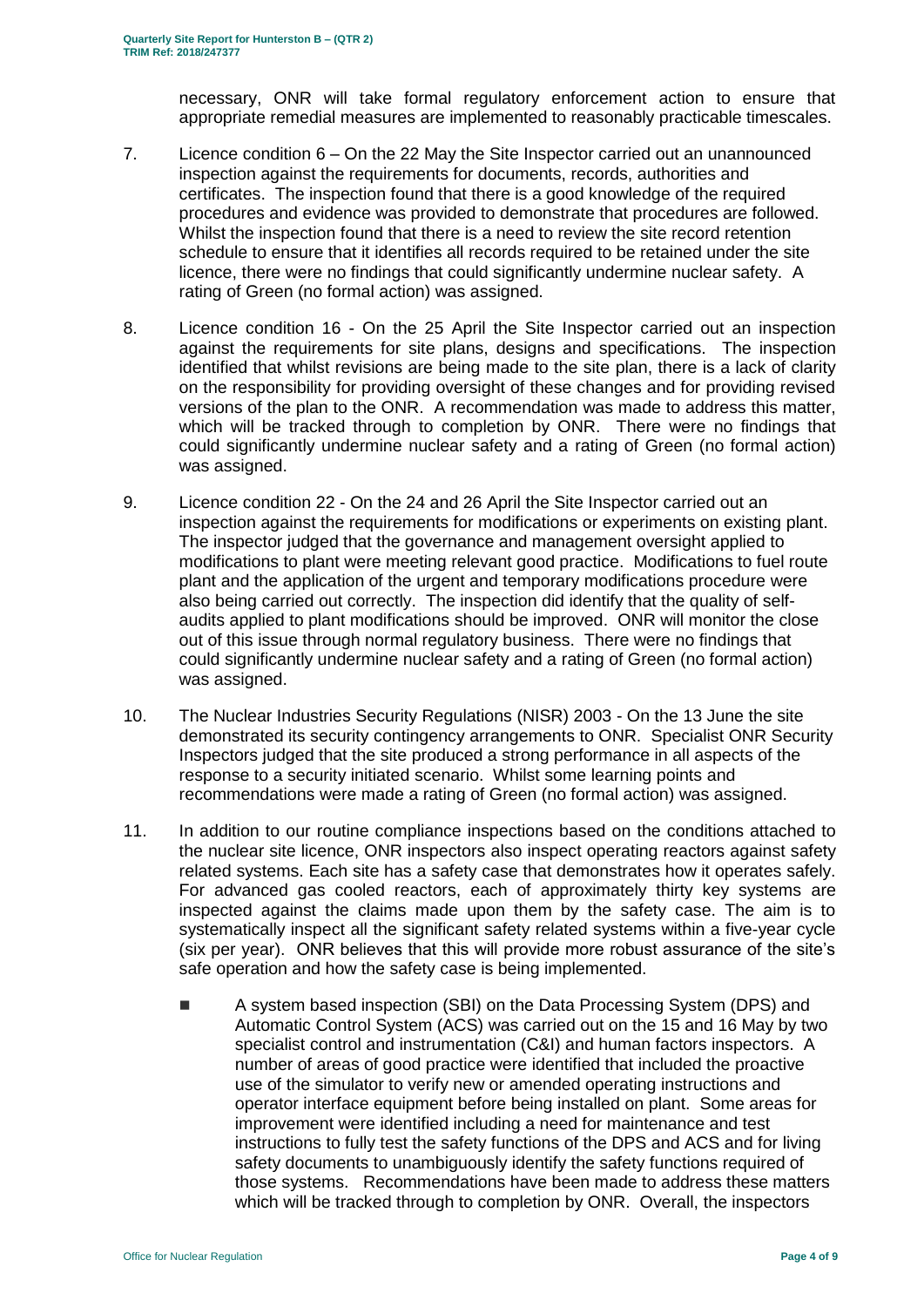judged that the DPS and ACS were being maintained and operated in accordance with the safety case and a rating of Green (no formal action) was assigned.

- A security inspection of the DPS was carried out by an ONR specialist security inspector as part of a multi-disciplinary ONR SBI team. The security inspection identified that the operation of the DPS did not meet the requirements of the security case. The site was actioned to take the appropriate corrective action and ONR will monitor progress through to completion of the action. Accordingly, the ONR specialist security inspector assigned a rating of Amber (below standard) for the DPS system.
- 12. ONR also carries out themed inspections which seek to evaluate the effectiveness and consistency of implementation of the licensee's processes and procedures. These inspections are carried out at the site and across the EDF fleet and require a team of four specialist ONR inspectors. Inspection topics have included Engineering governance, Control and Supervision and Organisational learning. During this period no themed inspections were carried out.

## <span id="page-4-0"></span>**3 NON-ROUTINE MATTERS**

- 13. Licensees are required to have arrangements to respond to non-routine matters and events. ONR inspectors judge the adequacy of the licensee's response, including actions taken to implement any necessary improvements.
- 14. Licence Condition (LC) 7 requires licensees to make and implement adequate arrangements for the notification, recording, investigation and reporting of incidents occurring on the site. During this period, the site inspector reviewed incidents that met the criteria for routine reporting to the ONR under the site's licence condition 7 arrangements. The site and specialist inspectors sampled the station's follow up reports and corrective actions. From the evidence sampled, the inspector was satisfied that the reported incidents had been adequately investigated and appropriate event recovery actions identified. Matters and events of particular note during the reporting period were:
	- Two workers were using a scissor lift to inspect a crane. One of the workers became trapped against the crane support beam causing a lost time injury (LTI). The event has been investigated by the EDF Industrial Safety Team, which has confirmed that all of the mobile elevating work platforms (MEWP) on site conform with Provision and Use of Work Equipment Regulations 1998 (PUWER) and The Lifting Operations and Lifting Equipment Regulations 1998 (LOLER) and are in line with the Code of Practice for the safe use of MEWPs. Investigations are ongoing to determine the cause of the event.
	- A technician was working in a waste transfer area when he slipped on liquid on the floor and struck his elbow, resulting in a fracture to his arm. A specialist ONR Conventional Health and Safety inspector has reviewed this event and the above MEWP event and determined that they do not meet ONR's formal investigation criteria.
	- During shutdown of Reactor 3 for the planned graphite core inspection, a leak was discovered in a weld on the Decay Heat System (DHS). The system was isolated and alternative cooling was provided via the emergency boiler feed system. There was no risk to workers or the public from this event. A project team was established to determine the likely fault mechanism, to repair the leak and investigate the condition of other welds on the DHSs for Reactors 3 and 4. The DHS is a high integrity system and the event was rated as a Level 1 (Anomaly) on the International Nuclear and Radiological Event Scale (INES). An ONR specialist structural integrity inspector has assessed the licensee's investigation of this event. He is satisfied that the causes of the weld failure have been established, that the actions to restore the strength of these welds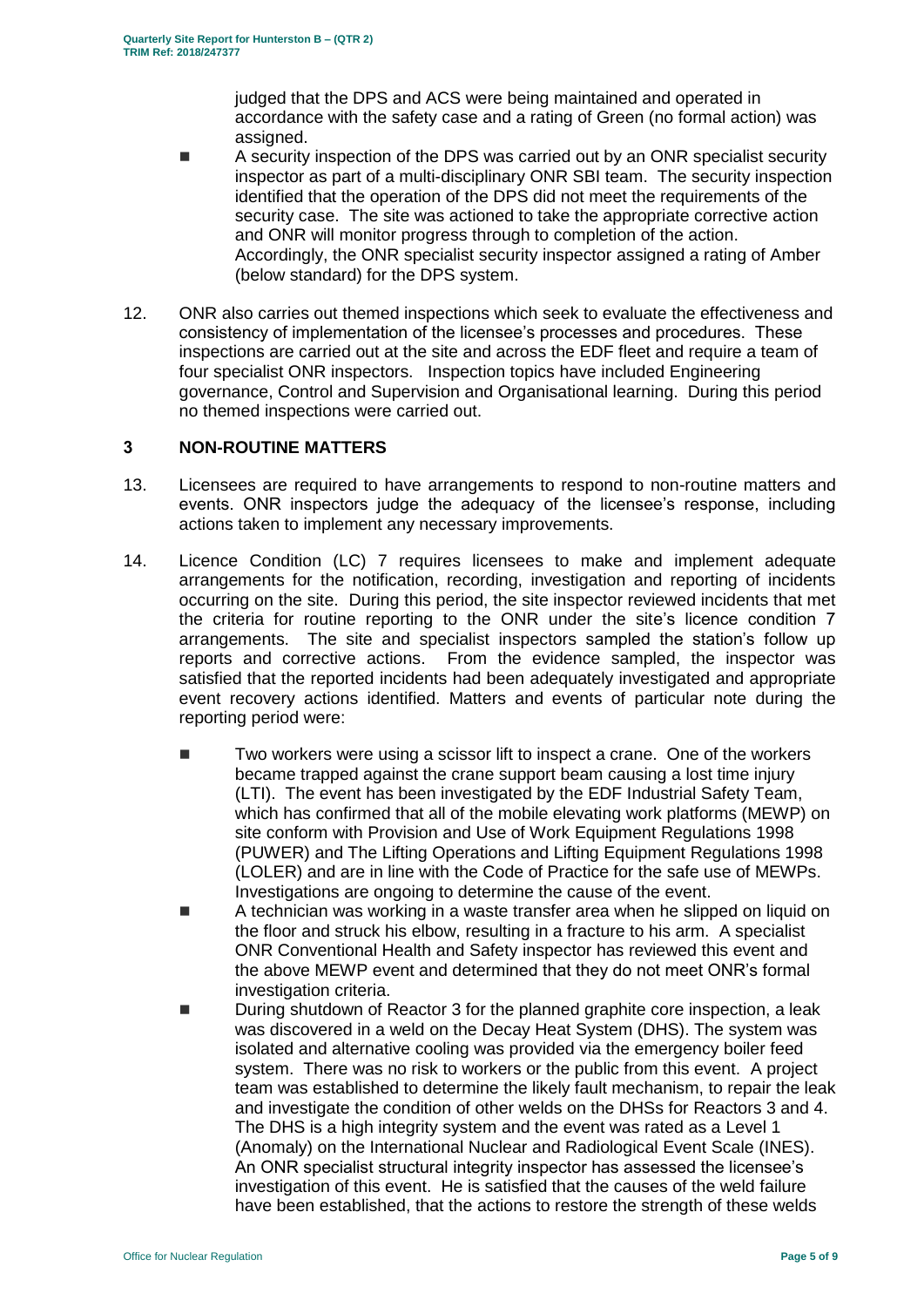are appropriate and he is satisfied with the forward monitoring programme being applied to these welds.

15. The Annual Review of Safety and Security (AROS) was held on the 14 June 2018. The AROS meeting was an opportunity for the station and ONR to reflect on its performance. Whilst station has continued to deliver a strong safety and security performance over the year, the number of recent lost time injuries and the occurrence of two International Nuclear and Radiological Event Scale (INES) Level 1 events have shown that continued focus on safety and security is required.

## <span id="page-5-0"></span>**4 REGULATORY ACTIVITY**

- 16. ONR may issue formal documents to ensure compliance with regulatory requirements. Under nuclear site licence conditions, ONR issues regulatory documents, which either permit an activity or require some form of action to be taken; these are usually collectively termed 'Licence Instruments' (LIs), but can take other forms. In addition, inspectors may issue Enforcement Notices to secure improvements to safety.
- 17. No Enforcement Notices (Improvement or Prohibition notices) were issued during the period.
- 18. Reactor 3 was successfully and safely shutdown on 9 March 2018 for its planned inspection of the graphite bricks that make up the core. Cracking of the graphite bricks in Advanced Gas-cooled Reactors is expected as the reactors age. However, the number of cracks found during the inspection of Reactor 3 led, on 2 May 2018, to EDF Nuclear Generation Ltd confirming that Reactor 3 will remain shut down whilst further inspections of the core are carried out, and to allow preparation of a robust safety case that justifies a further period of safe operation.
- 19. ONR has communicated to EDF NGL that Hunterston B Reactor 3 cannot be returned to service until an adequate safety case has been provided demonstrating to our satisfaction that the reactor can continue to be operated safely. Once satisfied ONR will provide formal agreement to the restart of the reactor through the provision of a Licence Instrument.
- 20. ONR is satisfied that Reactor 3 at Hunterston B remains safely shut down with adequate cooling being provided. ONR is monitoring EDF NGL's on-going activities to prepare the requisite safety case and we will undertake a detailed assessment of the submission once it has been received, which will inform our decision on any future return to service.

#### <span id="page-5-1"></span>**5 NEWS FROM ONR**

#### Stakeholder Engagement

- 21. On 9 May we held our ONR annual Industry Conference, with the theme 'Public Safety - everyone's responsibility.' Delegates from more than 45 different organisations attended, and we were delighted that Richard Harrington, Parliamentary under Secretary of State, Minister for Business and Industry, was able to join us to deliver a keynote speech. The conference provided us with an opportunity to engage directly with senior representatives from across industry and government on a number of topical and strategic issues affecting the sector.
- 22. As part of our continued stakeholder engagement work, we welcomed finance professionals from a number of nuclear site licensees and dutyholders to seminars in London and Birmingham in June. Led by our Finance Director, Sarah High, we hosted the seminars to provide the industry with a better understanding of our charging methodology, the principles we apply, and how the charging process works. To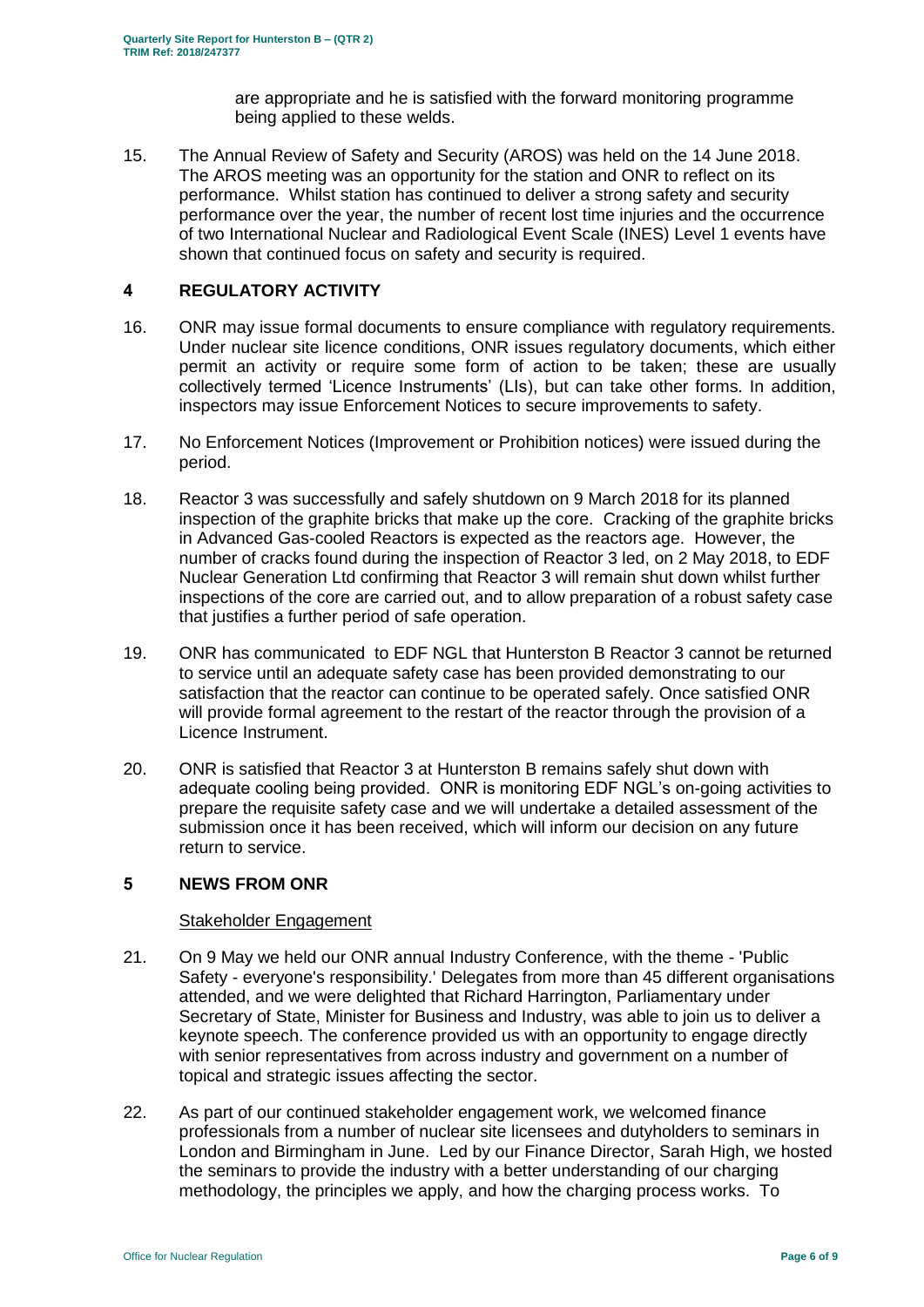accompany the seminars we have also published a new booklet - [How we charge for](http://www.onr.org.uk/documents/2018/how-we-charge-for-nuclear-regulation.pdf)  [Nuclear Regulation](http://www.onr.org.uk/documents/2018/how-we-charge-for-nuclear-regulation.pdf) - which is available on our website.

23. The next ONR/NGO engagement forum will take place on 11 October in London. This is a forum to discuss strategic, cross-cutting regulatory matters. Site specific matters are normally addressed via Site Stakeholder Groups. We are always keen to engage with a range of stakeholders and groups on nuclear safety and security issues, so if you do represent a nuclear-interest Non-Governmental Organisation, and are not already involved through our forum or via a Site Stakeholder Group, then please get in touch with the ONR Communications team for further details, via [contact@onr.gov.uk](mailto:contact@onr.gov.uk)

### Regulatory News

- 24. A delegation from ONR, led by Chief Nuclear Inspector Mark Foy, supported the UK's contribution to the 6th Joint Convention review meeting in Vienna. Bringing together 78 countries from around the world, the Joint Convention on the Safety of Spent Fuel Management and the Safety of Radioactive Waste Management is the world's leading international forum for ensuring society and the environment are protected from hazards arising from spent fuel and radioactive waste. Further details can be found on the IAEA website.
- 25. In August Mark Foy, will host a webinar on the outcome of the UK report to the joint convention. Further details on how to sign up for the webinar will be advertised on our website and social media channels over the coming weeks.
- 26. We have notified Sellafield Ltd of our intention to prosecute the company for offences under Section 2 (1) of the Health and Safety at Work etc. Act (1974). The charge relates to an incident on 5 February 2017, at a facility which handles special nuclear materials, which resulted in personal contamination to a Sellafield Ltd employee. The decision to prosecute follows an ONR investigation into the incident
- 27. In May we awarded the contract for delivery of the UK Nuclear Safeguards Information Management and Reporting System (SIMRS) to Axis 12 Ltd. The IT system is necessary for us to establish a domestic safeguards regime after the UK's withdrawal from the Euratom Treaty. The government has now launched the consultation on Nuclear Safeguards Regulation, further details can be found on our website.

#### Corporate News

- 28. In May we published a [self-assessment](http://www.onr.org.uk/documents/2018/onr-regulators-code-self-assessment%20report-2018.pdf) exercise to update on how well our activity currently aligns with the Regulators' Code, which came into effect in April 2014 to provide a framework for how regulators should engage with those they regulate. The full report is available on our website.
- 29. In June we published our [Annual Report and Accounts](http://www.onr.org.uk/documents/2018/onr-annual-report-and-accounts-2017-18.pdf) highlighting the extent of our regulatory activities. During the 17/18 year over 1,000 inspections were carried out across 36 licensed sites and transport dutyholders, ensuring the required standards of safety and security were met to protect the public and workers. The full report is available on our website.
- 30. In July we published our second [gender pay report.](http://www.onr.org.uk/documents/2018/onr-gender-pay-report-2018.pdf) The organisation-wide results show that ONR has a mean gender pay gap of 35.2%, which is wider than last year, although it is broadly similar to the rest of the UK nuclear industry and anticipated given our workforce profile, and that of the industries from which we have historically recruited. ONR is committed to addressing this issue and continues to focus on improving diversity and inclusion.
- 31. Our Chief Executive, Adriènne Kelbie, has agreed a three-year contract extension, taking her term of employment to January 2022.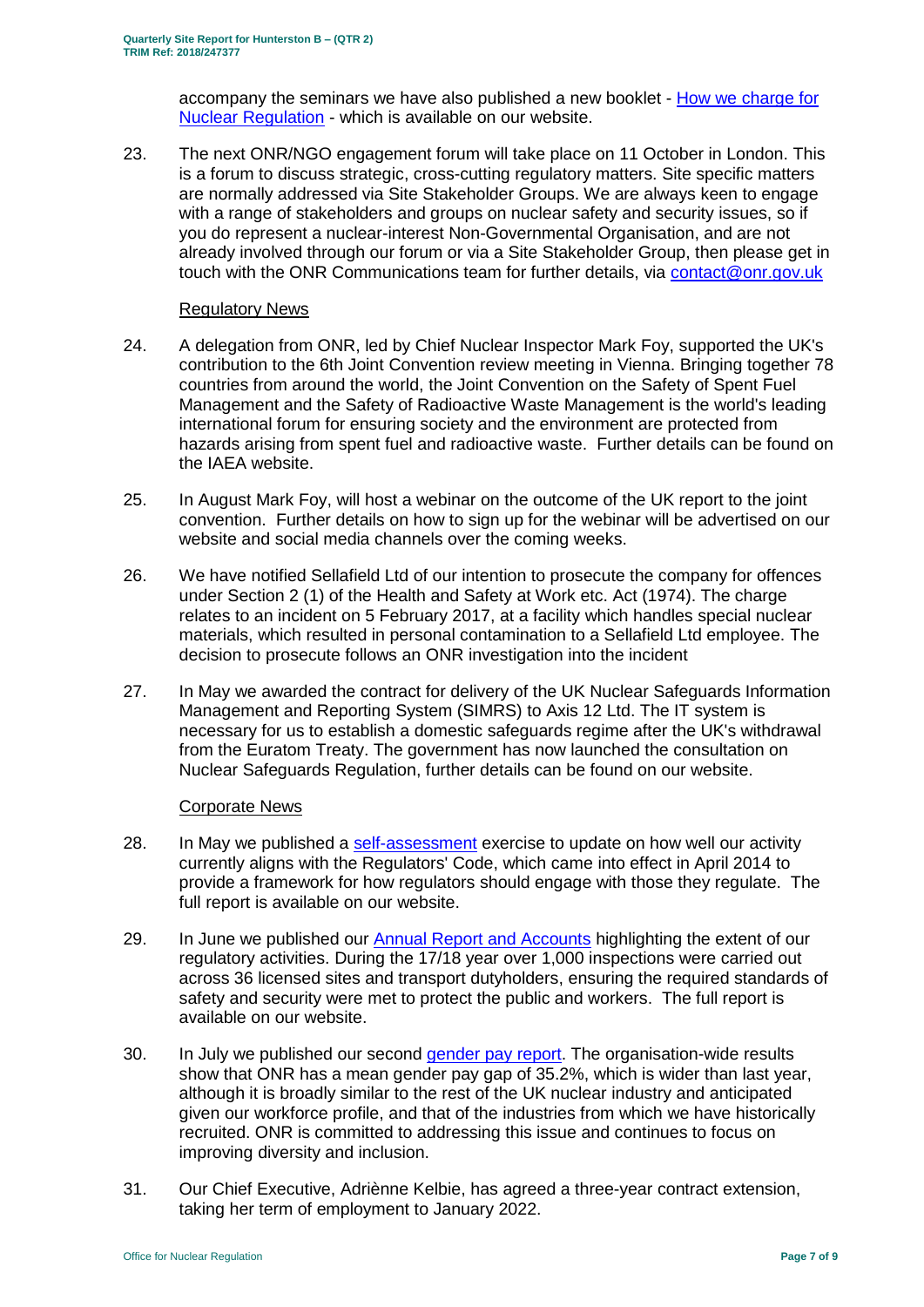**Quarterly Site Report for Hunterston B – (QTR 2) TRIM Ref: 2018/247377**

32. For the latest news and updates from ONR visit the website and sign up for our newsletter [\(http://www.onr.org.uk/ebulletin/index.htm\)](http://www.onr.org.uk/ebulletin/index.htm).